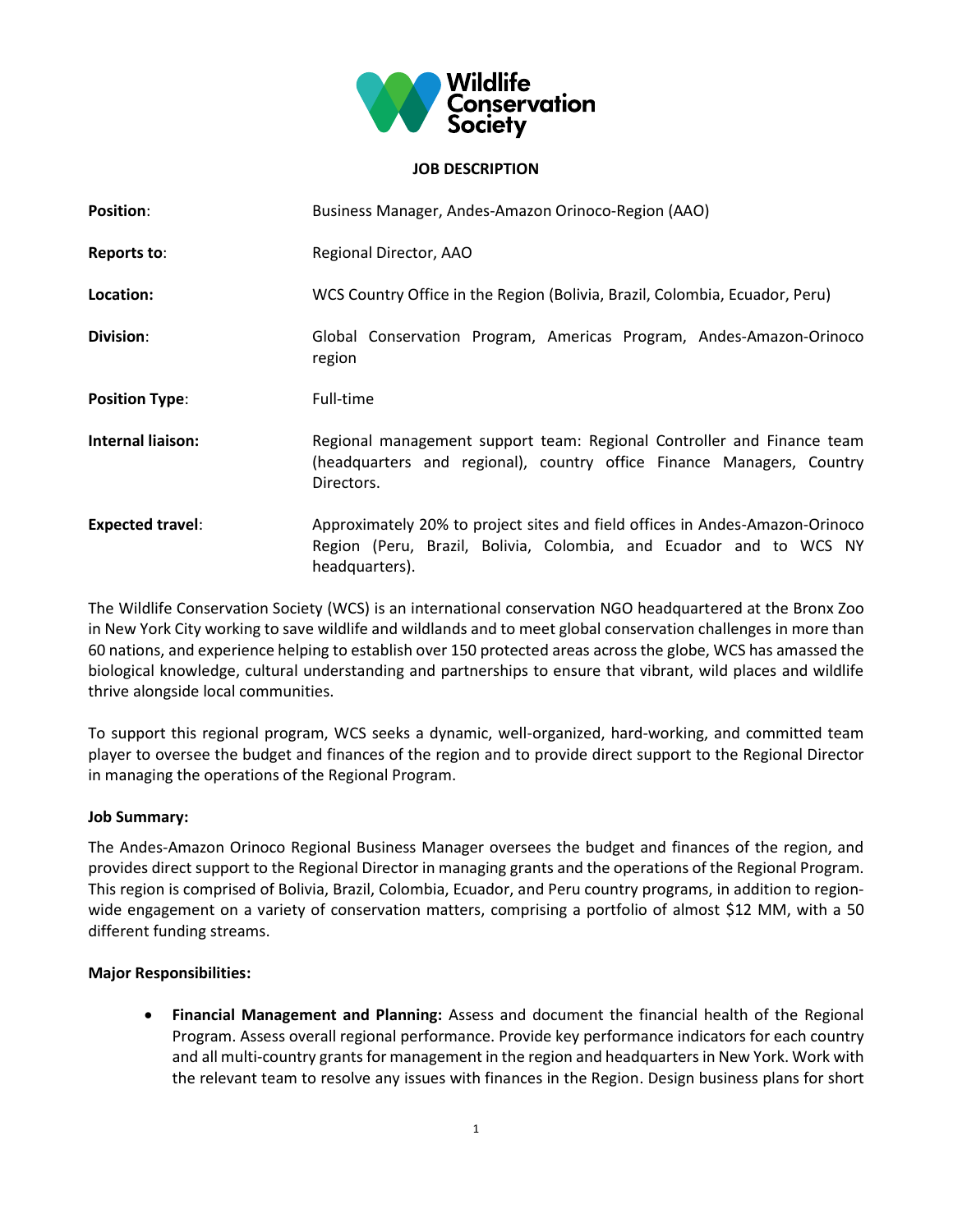

and long-term financial plans for each country with detailed variance analysis on prior plans to meet the regional goals.

- **Budget Leadership:** Develop, manage and maintain a comprehensive regional budget and perform periodic budget analyses. Lead the annual WCS budgeting process for all countries in the region. Work with country finance teams to understand and report on full program costs. Manage the region's designated allocations in consultation with the Regional Director. Review country budget adjustments and budget to actual reports, and ensure regular and timely budget updates.
- **Proposal Review:** Working in coordination with WCS GCP in NY, approval of all proposal budgets from the region, from each of its country programs and regional initiatives. Ensure budgets are covering the full costs of the program and are in line with business plans. Ensure budgets are developed in compliance with WCS policies and undergo appropriate reviews.
- **Grant Management:** Oversee budgeting, reporting, planning, and auditing, ensuring regional grant administration is on track. Provide support to Country Programs in responding to queries raised by NY and donors. Review and approve grant financial reports prepared by Grants Managers prior to submission to NY for signature. Support country programs in understanding WCS grant management processes, systems, tools and, donor compliance requirements. Manage compliance, ensuring all regional/countries activities adhere to WCS guidelines and policies.
- **Operational Management:** Develop, implement, and review operational policies and procedures. Optimize the grant administration process. Identify and address problems and opportunities for the country programs and the region. Ensure all the country program operations are carried out in an appropriate, cost-effective way.
- **People Management:** Work with Regional Director to oversee regional staffing. Oversees high-level HR duties. Recruitment, develop, engage, and retain a high-performing regional business team consisting of grant/finance/administration staff. Assess and build the capacityof country and regional financial staff on financial management, budgeting, grant management and fundraising as required.
- Perform other duties as determined by the Regional Director.

# **Minimum Requirements:**

The person in this position must have strong interpersonal skills and display evidence of good leadership, business partnering, professional judgment, and influencing skills. They must have excellent written and oral communication skills and be comfortable participating both as an effective individual contributor and as a leader and listener in group settings. They must have significant attention to detail, be well organized, self-motivated, resourceful, effective and, efficient at coordinating multiple resources to get things done; can work on multiple tasks at multiple levels and switch between them, can foresee and plan around obstacles.

- Bachelor's degree in a program of studies such as finance, accounting, economics, or business (or similar) required, MBA preferred.
- Proven financial management experience in an international regional organization (5+ years) including staff management, and systems / process development experience.